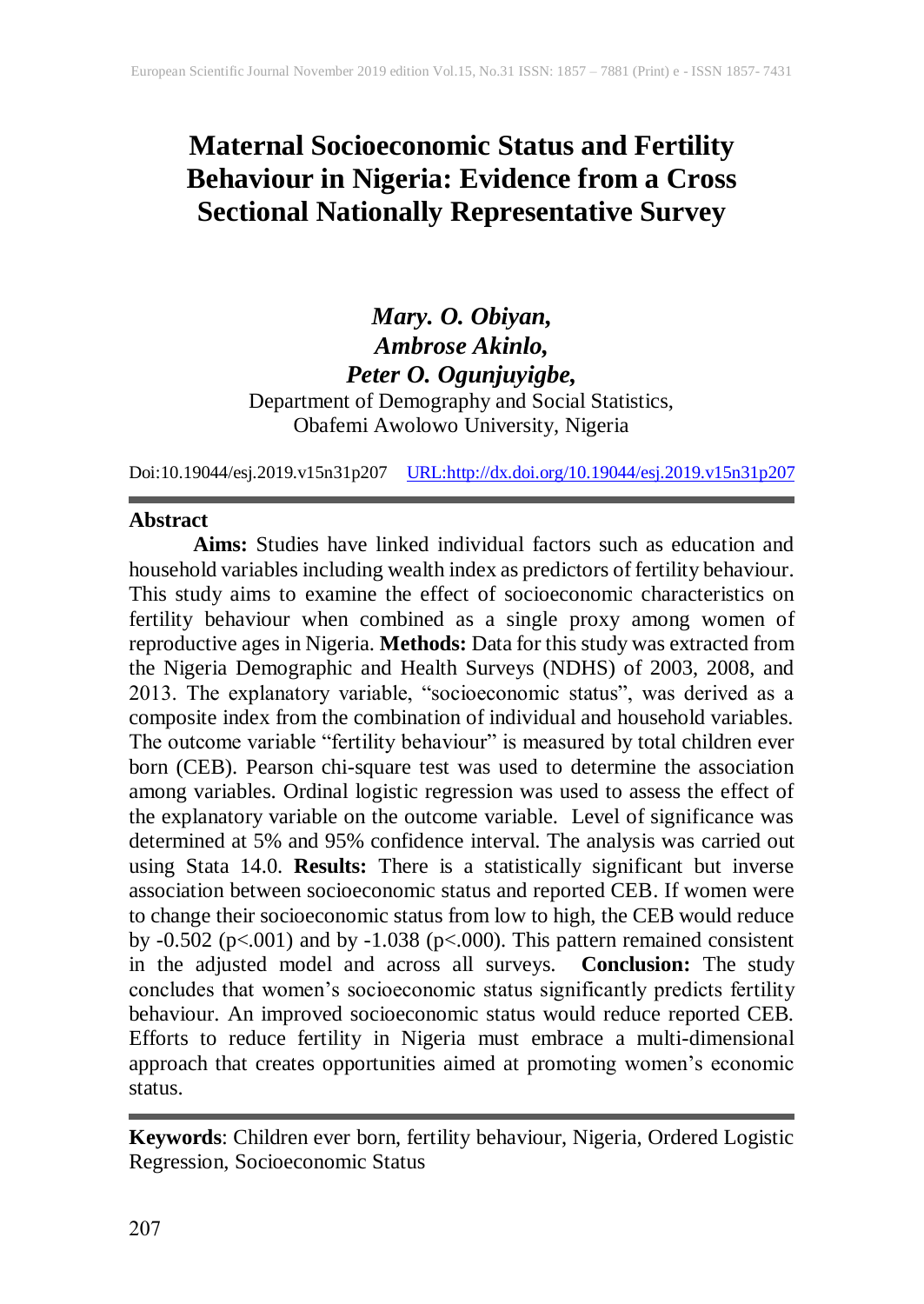## **Introduction Background**

The fertility level in Nigeria has remained high for decades, with a slight decline in the total fertility rate (TFR) from 6.0 in 1990 to 5.5 in 2013 (National Population Commission & ICF Macro International, 2014). The country currently ranks as number seven on the list of the ten most populous countries in the world (World Population Review, 2019). Nigeria's population is currently estimated to be about 190 million and projected to exceed 300 million by 2050, thus, overtaking the USA as the third-largest country in the world, if fertility continues at its current trend (United Nations, 2015). In comparison to other African countries like Ghana (TFR of 4.0), the TFR of Nigeria, at 5.5, remains above the Sub-Saharan Africa TFR average of 5.4 (Mberu & Reed, 2014).

The country's TFR ranges from 4.3 children per woman in the South-South region to 6.7 in the North-West region; notable variations exist in TFR across the country's six regions (National Population Commission & ICF Macro International, 2014). With the nation's estimated annual growth rate of 2.60% and more than 40% of the population below 14 years, achieving sustainable fertility decline in the nearest decades thus becomes an overreaching goal (Akinyemi & Isiugo-Abanihe, 2014; IndexMundi, 2018).

Against several interventions and population-related policies aimed at achieving fertility reduction in the country, the goal to achieve a reduction in national population growth rate to 2% or lower by 2015, and reduce the TFR by at least 0.6 children every five years by encouraging child spacing through the use of family planning, as stated in the Nigerian government population policy is far from being achieved (NPC, 2004). This indicates the necessity for more targeted interventions to achieve lowered fertility in the country towards the achievement of economic development and the sustainable development goals (Sachs, 2012; Starbird, Norton, & Marcus, 2016).

High fertility tends to reduce the economic development of a nation as the quality of the population is compromised for quantity (Ushie, 2009; Ushie, Ogaboh, Olumodeji, & Attah, 2011). In Nigeria, many studies have associated high fertility with factors like early age at marriage (Gayawan & Adebayo, 2014; Mberu & Reed, 2014), early age at childbearing (Gayawan & Adebayo, 2013; Olatoregun, Fagbamigbe, Akinyemi, Oyindamola, & Bamgboye, 2014), high social values placed on childbearing and son preference (Jegede & Fayemiwo, 2014; Milazzo, 2014), unmet need for modern contraception and high infant and child mortality rate (Adedini, Odimegwu, Imasiku, & Ononokpono, 2015; Mekonnen & Worku, 2011). The adverse outcomes of high fertility include high unemployment rate, scarce or limited economic opportunities, reduced educational opportunities, high poverty rate with more than half the population living on less than two dollars a day, and limited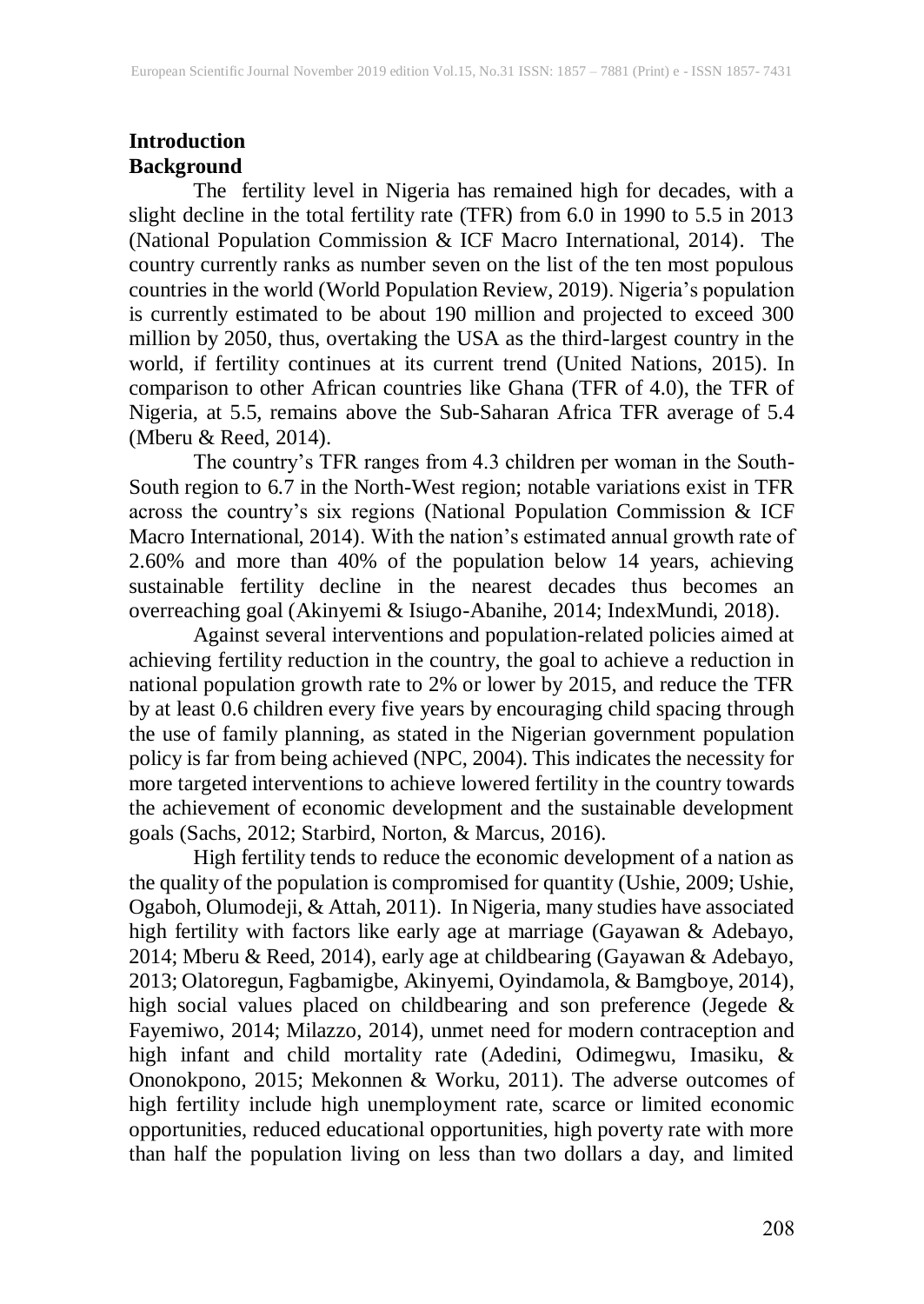availability of health care services, as well as increased infant/child and maternal mortality (Ezeh, Bongaarts, & Mberu, 2012; Hogan *et al*., 2010; Mishra & Smyth, 2010; Ogun, 2010).

In the event of the newly set Sustainable Development Goals by 2030, world leaders and policymakers recognized the importance of education and emphasized its need especially for women as a fundamental tool for empowerment (Bloom, Canning, Fink, & Finlay, 2009; Costanza, Fioramonti, & Kubiszewski, 2016). Education enhances decision-making power and aids women to make well-informed and healthy fertility choices (Thévenon, Ali, Adema, & del Pero, 2012). Also, studies have shown that fertility varies significantly among women with different levels of schooling (Ainsworth, Beegle, & Nyamete, 1996). A study in Ethiopia established that higher education is associated with smaller number of children (Mekonnen & Worku, 2011). In Nigeria also, studies have consistently indicated lower fertility among women with secondary and higher levels of education (Adebowale, 2019; Ajala, 2014; Mberu & Reed, 2014; Solanke, 2015). Thus, a significant increase in women's education at all levels is accompanied by a decline in fertility (National Population Commission & ICF Macro International, 2014; Ushie *et al*., 2011).

Another proximate determinant linked with fertility behaviour is the occupational status of a woman (Bick, 2015; Bloom *et al*., 2009; Kalwij, 2000). A woman's fertility outcome or preference is related to her employment status and the type of job she engages in (Bernhardt, 1993; Bratti, 2003; Kalwij, 2000). The participation of women in the labour force has increased over the years in Nigeria from 56.1% (2003) to 61.8% (2013) (National Population Commission & ICF Macro International, 2014). Another study found that employment opportunities have an impact on fertility behaviour (e.g., sex preference) and levels (Ushie *et al*., 2011). Women employed in the formal sector have been noted to have fewer children, though, another study associated unemployment with lowered fertility (Babalola & Akor, 2013). Fertility tends to be lower during periods of unemployment among highly educated women and men, but not among their less-educated counterparts (Kreyenfeld & Andersson, 2014). While resources are becoming increasingly inadequate to meet household needs, a study found that women want to gain some financial independence before moving into marriage or any other form of commitment (Manning, Trella, Lyons, & Du Toit, 2010). Increasing proportions of men now look for employed women as partners, thus, reducing marriage chances of unemployed women.

Apart from educational attainment and occupational endeavour, another significant proximate determinant of fertility behaviour is a household's wealth index. Empirical evidence shows clear-cut variations in the fertility levels of women in different wealth quintile (Macro, 2014; Mberu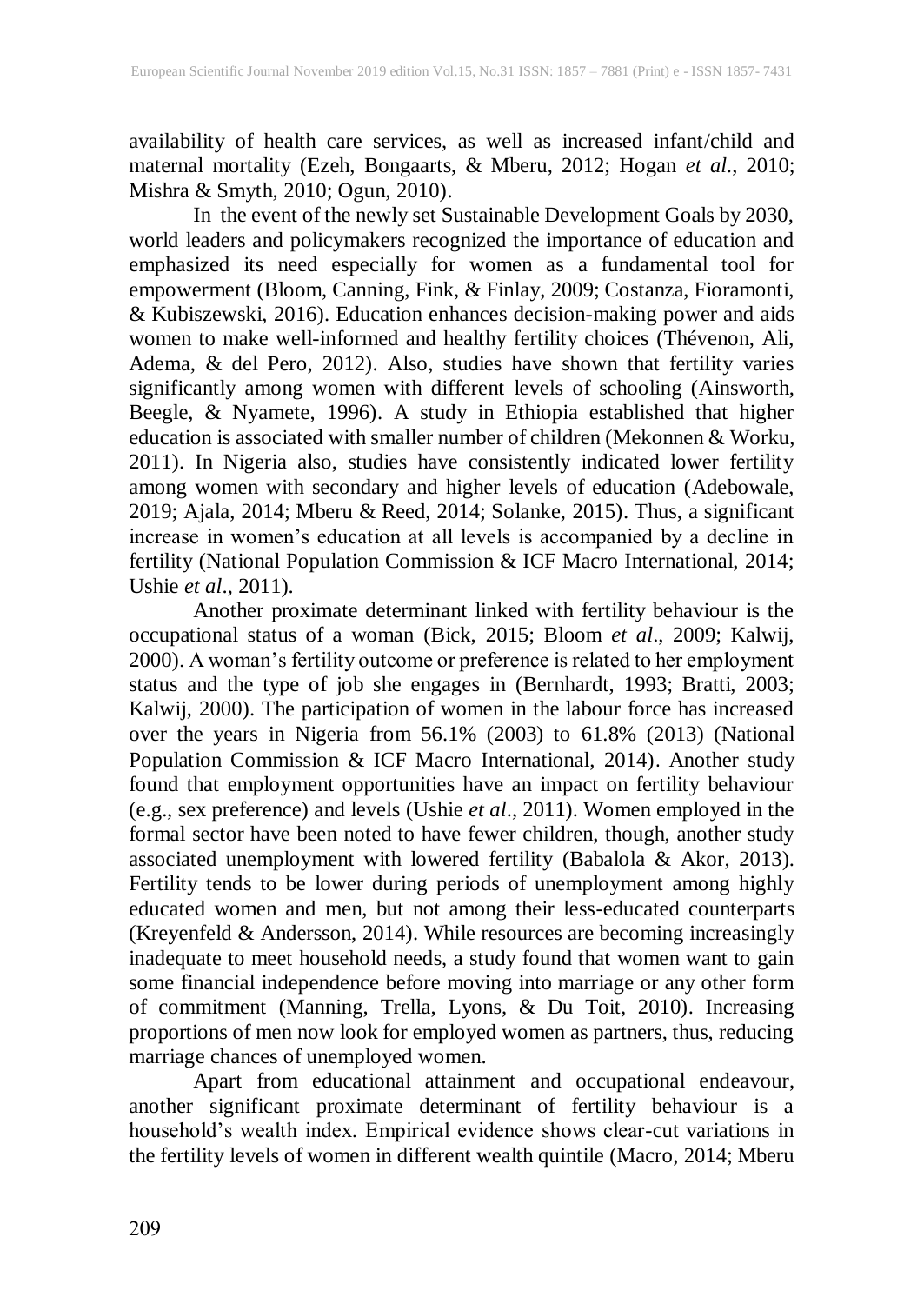& Reed, 2014). The household wealth index is frequently adopted as a proxy to capture the economic status of individuals or their households. Understanding the income of an individual or household could be difficult due to multiple undisclosed streams of income and other insufficient or misleading information on expenses. Hence, the reason for resorting to the use of wealth index. Studies have also indicated that the socioeconomic and livelihood situation of women contributes to fertility behaviour across many regions (Mberu & Reed, 2014; Olatoregun *et al*., 2014).

While previous studies have linked individual socioeconomic characteristics to fertility behaviour, limited studies have examined their influence when combined with derived socioeconomic status (SES) index. This study combined variables at the individual (educational level, work status) and household level (household wealth) to derive a composite variable, i.e., socioeconomic status; and examined its effect on reported CEB of women within reproductive ages 15-49 in Nigeria.

## **Methods**

This study utilized the Nigerian Demographic and Health Survey (NDHS) of 2003, 2008, and 2013. The DHS is a nationally representative survey that provides up to date information on the population and health indicators of a country. The 2003 NDHS used two-stage cluster design sampling to select 365 clusters (200 in rural areas and 165 in urban areas) and chose 50 households systematically from each cluster. A total of 7,620 eligible respondents were successfully interviewed. The NDHS 2008 had a total of 888 clusters (286 urban and 602 rural) selected from a complete list of households with an average of 41 households taken from each cluster through equal probability systematic sampling, a total of 33,385 women were interviewed. Lastly, NDHS 2013 used a three-stage stratified sampling design to select a total of 904 clusters (372 urban and 532 rural) with a fixed representative sample of 45 households per cluster and had completed interviews of 38,948 eligible respondents.

In this study, some variables retained the categorization in the NDHS while some others were regrouped. Explanatory variables including work status, household wealth, residence, and regions retained the DHS recodes. Other recoded variables were: age [15-24, 25-34, 35-44, 45+]; educational attainment [none, primary, secondary +]; marital status [not married, married/living together, others], and ideal number of children [<2, 2-4, >4].

The key explanatory variable, 'socioeconomic status (SES), is a composite index derived from both individual level [educational attainment, work status] and household level factors [household wealth index]. A composite score was generated from the sum of the three variables. The score ranged from 1-9. Thereafter, this was categorized into low SES (1-3), middle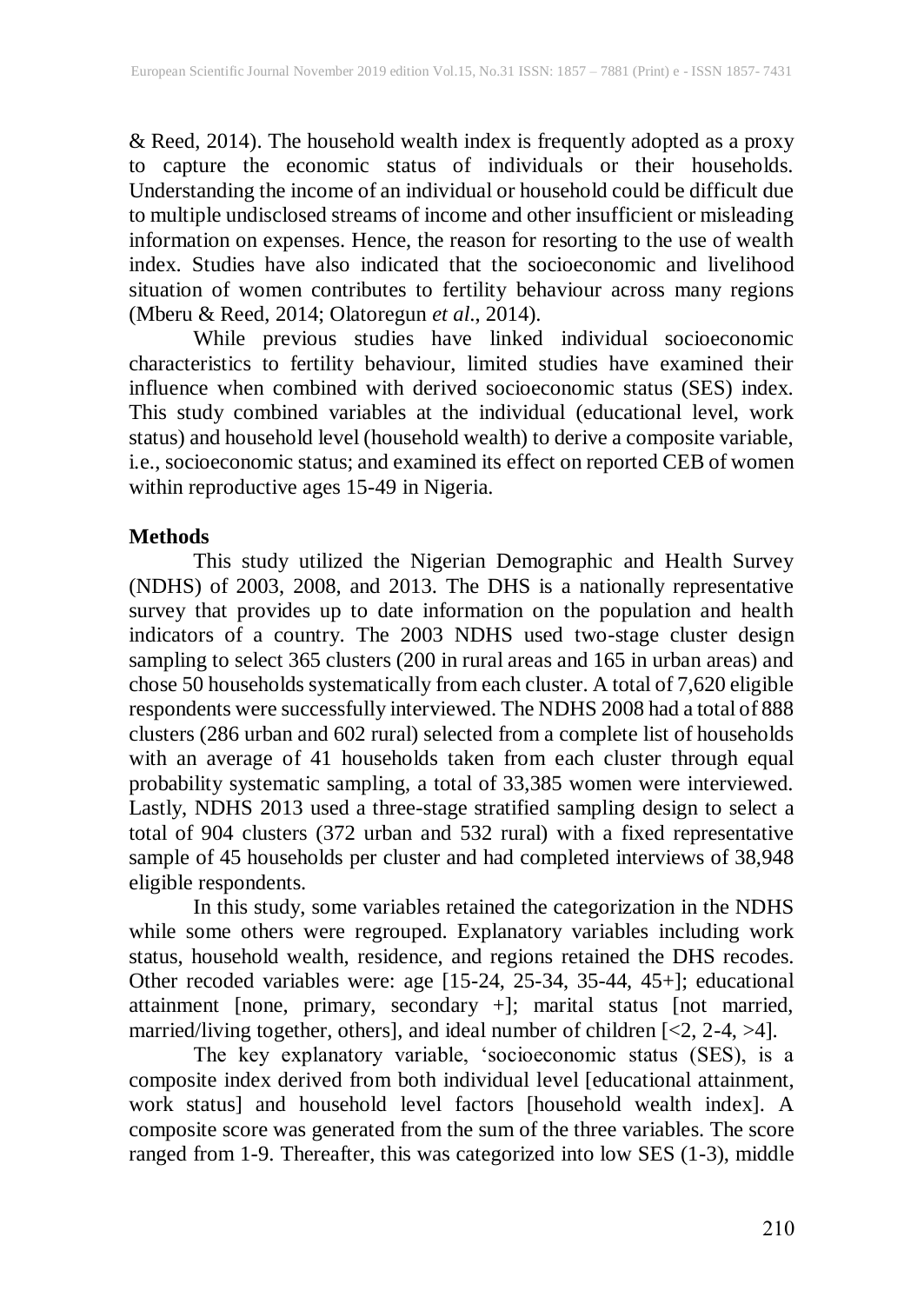SES (4-6), and high SES (7+). The outcome variable in this study is fertility behaviour measured by the variable – 'total children ever born'. The count variable was further grouped into three ordered - <2, 2-3, 4+ categories.

The study analysed the women recode file of the NDHS 2003, 2008, and 2013. The datasets are the three most recent NDHS datasets available in the country. The three surveys were analysed to examine patterns and variations in reported fertility behaviour of women by their socioeconomic status over a period of 11 years. The analysis was carried out at univariate, bivariate, and multivariate level. The descriptive analysis reported the percentages and the bivariate employed Pearson chi-square test to assess the association between outcome and explanatory variables. Using ordinal logistic regression, the multivariate analysis guided by two models examined the relationship between socioeconomic status and reported CEB. Ordinal logistic regression is often used when the response variable is ordinal in nature (Bender & Grouven, 1997; Das & Rahman, 2011). The first unadjusted model regressed CEB on SES, while the second model adjusted for selected background characteristics including fertility preference measured by ideal number of children. The coefficients were estimated at 5% level of statistical significance and 95% confidence interval (CI). All estimates were weighted appropriately as stipulated for DHS surveys. The analysis was carried out using Stata version 14.0.

#### **Results**

A total of 79,518 women were included in the analysis: 7,598 – 2003, 32,972 – 2008, and 38,948 – 2013. Table 1 shows information on the selected background characteristics of respondents. The mean age of respondents was 28.0 years in 2003, 28.7 years in 2008, and 28.9 years in 2013. Women with no education had the highest proportion in 2003 (41.5%), while those with secondary and higher education were more in 2008 (44.6%) and 2013 (44.9%). Overall, across the surveys, approximately six of every ten women were working (60.3%). Similarly, over six out of ten women resided in a rural area (61.2%). Also, most of the respondents were from the North-West region (27.5%). Respondents who were married or living together with a partner constituted 71.0% and those from the richest wealth quintile households were 22.9%. Women who reported having less than two children (40.9%) and whose ideal number of children were more than four (70.9%) had the highest proportion in all surveys.

The distribution of fertility of women by selected background characteristics is shown in Table 2. High CEB was prevalent among older women compared to women of younger ages with p-value <0.000 across all surveys. Educational attainment was significantly associated with reported CEB. Women with none or primary education had increased CEB compared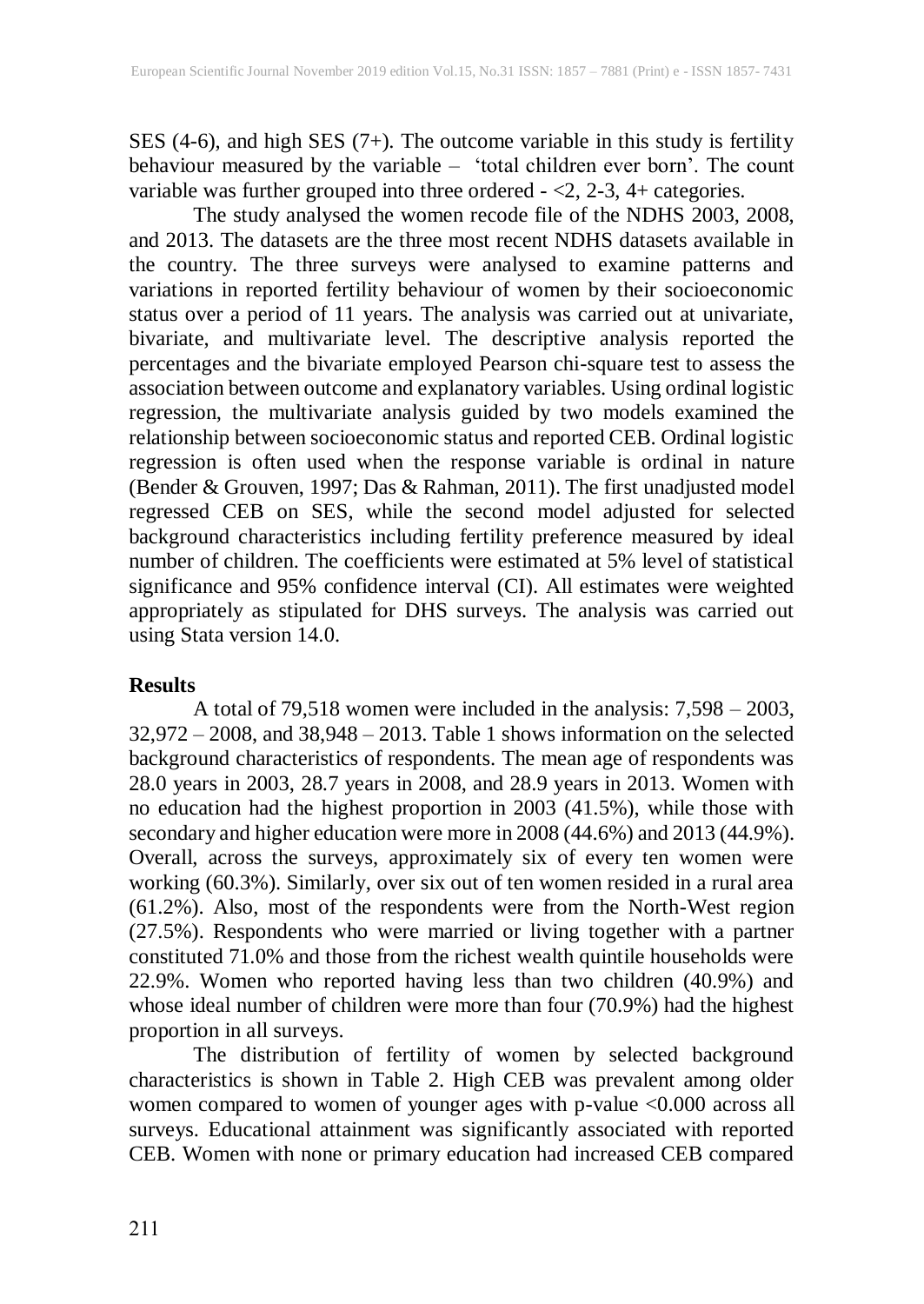to those with secondary or more education (p<0.000). Work status, household wealth, marital status, place of residence, and region of residence were all significant predictors of reported CEB among women aged 15-49 years across the three surveys. A very high proportion of women who reported 2-4 children as ideal reported CEB of below 2 children in 2003 (67.9.0%, p<0.001), 2008 (63.5%, p<0.001), and 2013 (62.3%, p<0.001). Further, the socioeconomic status of women strongly predicted reported CEB (p<0.000). More women with middle socioeconomic status reported CEB of 2-3 children compared to those with low socioeconomic status in 2003. This pattern remained in 2008 and 2013. The higher the socioeconomic status of women, the lower the reported CEB.

Table 3 presents the result of ordinal logistic regression. In the unadjusted model, the results showed that if women were to change their SES from low to high, the CEB would reduce by  $-0.502$  ( $p<0.01$ ) and by  $-1.038$ (p<.000). This pattern remained across the survey years of 2008 and 2013. In the adjusted model, the ordered log-odds of a decreased CEB only remained if SES were to change from low to high while the other variables are held constant in the model for 2003 ( $\beta = -0.524$ , p<0.001), 2008 ( $\beta = -0.562$ ,  $p<.001$ ), and 2013 ( $\beta = -0.719$ ,  $p<.001$ ). Also, age and marital status of women were significantly associated with reported CEB of women in the adjusted model in all the survey years. For every unit increase in age, the ordered logodds of CEB would increase when the other variables in the model are held constant.

In 2003, if women were to change their region of residence from northcentral to north-east, the ordered logit for CEB would increase by 0.217, p<.041 while other variables in the model were held constant. In 2008, residing in the north-east ( $\beta = 0.253$ , p<.000) and north-west ( $\beta = 0.142$ , p<.013) would increase the probability of an increased CEB, while residing in the south-east ( $\beta = -0.155$ , p<.031) and south-west ( $\beta = -0.143$ , p<.023) would reduce the ordered log-odds for a high CEB when other variables are held constant. In 2008, while a change in residence from north-central to northwest would result in increased CEB ( $\beta = 0.149$ , p<.003), women who changed residence from north-central to south-east would have reported low CEB ( $\beta$  =  $-0.177$ , p $< 013$ ).

A change in ideal number of children from under 2 to between 2 and 4 would reduce the ordered log-odds of a high CEB when other variables in the model are held constant, with a significant association in 2008 ( $\beta = -0.604$ , p <.000) and 2013 ( $\beta$  = –1.035, p <.0001).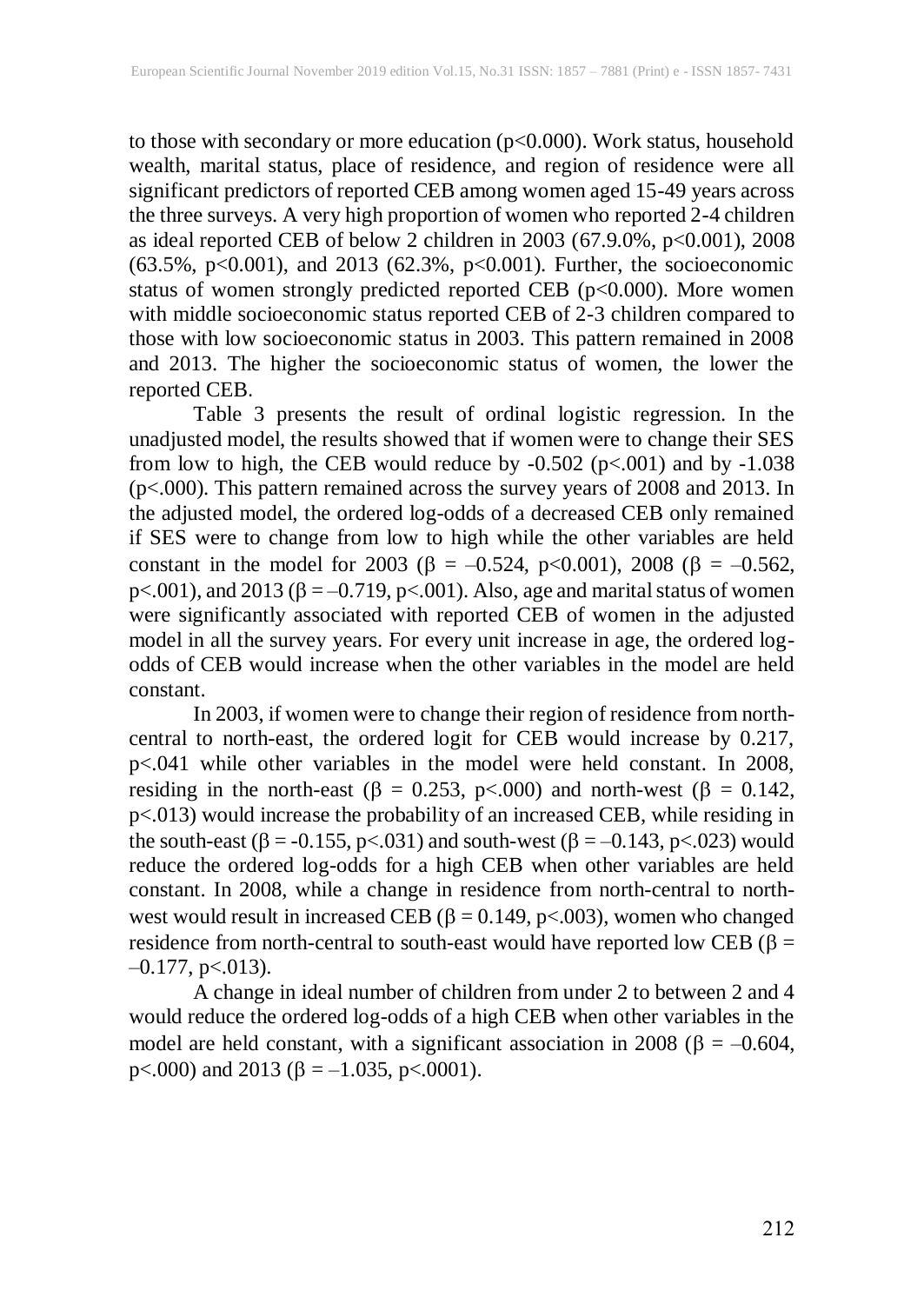| <b>Table 1.</b> Selected background characteristics of women aged 15-49 years (2005 - 2013)<br>Variable | 2003 (7,598)  | 2008 (32,972) | 2013 (38,948) | Total         |
|---------------------------------------------------------------------------------------------------------|---------------|---------------|---------------|---------------|
|                                                                                                         |               |               |               |               |
|                                                                                                         | Frequency (%) | Frequency     | Frequency     | (79, 518)     |
|                                                                                                         |               | $(\% )$       | $(\% )$       | Frequency     |
|                                                                                                         |               |               |               | $(\% )$       |
| Age                                                                                                     | mean $age =$  | mean age $=$  | mean $age =$  |               |
|                                                                                                         | 28.03         | 28.65         | 28.86         |               |
| 15-24                                                                                                   | 3,196 (42.0)  | 12,450 (37.8) | 14,576 (37.4) | 30,222 (38.0) |
| 25-34                                                                                                   | 2,320(30.5)   | 10,834 (32.9) | 12,612 (32.4) | 25,766 (32.4) |
| 35-44                                                                                                   | 1,500(19.8)   | 6,863(20.8)   | 8,338 (21.4)  | 16,702(21.0)  |
| $45+$                                                                                                   | 582 (7.7)     | 2,825(8.5)    | 3,422(8.8)    | 6,829(8.6)    |
| Educational                                                                                             |               |               |               |               |
| Attainment                                                                                              |               |               |               |               |
| None                                                                                                    | 3,156(41.5)   | 11,741 (35.6) | 14,729 (37.8) | 29,626 (37.3) |
| Primary                                                                                                 | 1,625(21.4)   | 6,512(19.8)   | 6,734(17.3)   | 14,870 (18.7) |
| Secondary +                                                                                             | 2,817(37.1)   | 14,719 (44.6) | 17,485 (44.9) | 35,022 (44.0) |
| <b>Currently Working</b>                                                                                |               |               |               |               |
| N <sub>o</sub>                                                                                          | 3,322 (43.7)  | 13,324 (40.4) | 14,888 (38.2) | 31,535 (39.7) |
| Yes                                                                                                     | 4,276(56.3)   | 19,648 (59.6) | 24,060 (61.8) | 47,984 (60.3) |
| Household Wealth                                                                                        |               |               |               |               |
| Poorest                                                                                                 | 1,407(18.5)   | 6,089(18.5)   | 7,132(18.3)   | 14,628 (18.4) |
| Poorer                                                                                                  | 1,431 (18.8)  | 6,157(18.7)   | 7,428(19.1)   | 15,015 (18.9) |
| Middle                                                                                                  | 1,511 (19.9)  | 6,273(19.0)   | 7,486 (19.2)  | 15,271 (19.2) |
| Richer                                                                                                  | 1,523(20.0)   | 6,858(20.8)   | 7,992(20.5)   | 16,373 (20.6) |
| Richest                                                                                                 | 1,726(22.7)   | 7,595 (23.0)  | 8,910 (22.9)  | 18,230 (22.9) |
| <b>Marital Status</b>                                                                                   |               |               |               |               |
| Not married                                                                                             | 1,922(25.3)   | 8,292 (25.2)  | 9,326(23.9)   | 19,540 (24.6) |
| Married / Living                                                                                        | 5,318 (70.0)  | 23,280 (70.6) | 27,830(71.5)  | 56,427 (71.0) |
| together                                                                                                |               |               |               |               |
| Others                                                                                                  | 357(4.7)      | 1,400(4.2)    | 1,793(4.6)    | 3,551(4.4)    |
| Residence                                                                                               |               |               |               |               |
| Urban                                                                                                   | 2,622(34.5)   | 11,788 (35.8) | 16,414(42.1)  | 30,825 (38.8) |
| Rural                                                                                                   | 4,975(65.5)   | 21,184(64.2)  | 22,534 (57.9) | 48,693 (61.2) |
| Regions                                                                                                 |               |               |               |               |
| North-Central                                                                                           | 1,119(14.7)   | 4,677(14.2)   | 5,572(14.3)   | 11,368.6      |
|                                                                                                         |               |               |               | (14.3)        |
| North-East                                                                                              | 1,359 (17.9)  | 4,212 (12.8)  | 5,766 (14.8)  | 11,337(14.3)  |
| North-West                                                                                              | 2,086(27.5)   | 7,887 (23.9)  | 11,877 (30.5) | 21,850 (27.5) |
| South-East                                                                                              | 735 (9.7)     | 4,042(12.3)   | 4,476(11.5)   | 9,254(11.6)   |
| South-South                                                                                             | 1,341 (17.6)  | 5,417 (16.4)  | 4,942 (12.7)  | 11,699 (14.7) |
| South-West                                                                                              |               | 6,737(20.4)   |               | 14,010 (17.6) |
| <b>CEB</b>                                                                                              | 958 (12.6)    |               | 6,314(16.2)   |               |
|                                                                                                         |               |               |               |               |
| $<$ 2                                                                                                   | 3,324 (43.8)  | 13,454 (40.8) | 15,752 (40.4) | 32,530 (40.9) |
| $2 - 3$                                                                                                 | 1,366(18.0)   | 6,880(20.9)   | 8,072 (20.7)  | 16,318(20.5)  |
| $4+$                                                                                                    | 2,908 (38.2)  | 12,638 (38.3) | 15,123 (38.8) | 30,670 (38.6) |
| Ideal No of children                                                                                    |               |               |               |               |
| < 2                                                                                                     | 10(0.1)       | 600(1.8)      | 299(0.8)      | 909(1.1)      |
| $2 - 4$                                                                                                 | 1,835(24.1)   | 9,438 (28.6)  | 10,958(28.1)  | 22,231 (28.0) |
| >4                                                                                                      | 5,753 (75.7)  | 22,934 (69.6) | 27,691 (71.1) | 56,378 (70.9) |

**Table 1.** Selected background characteristics of Women aged 15-49 years (2003 - 2013)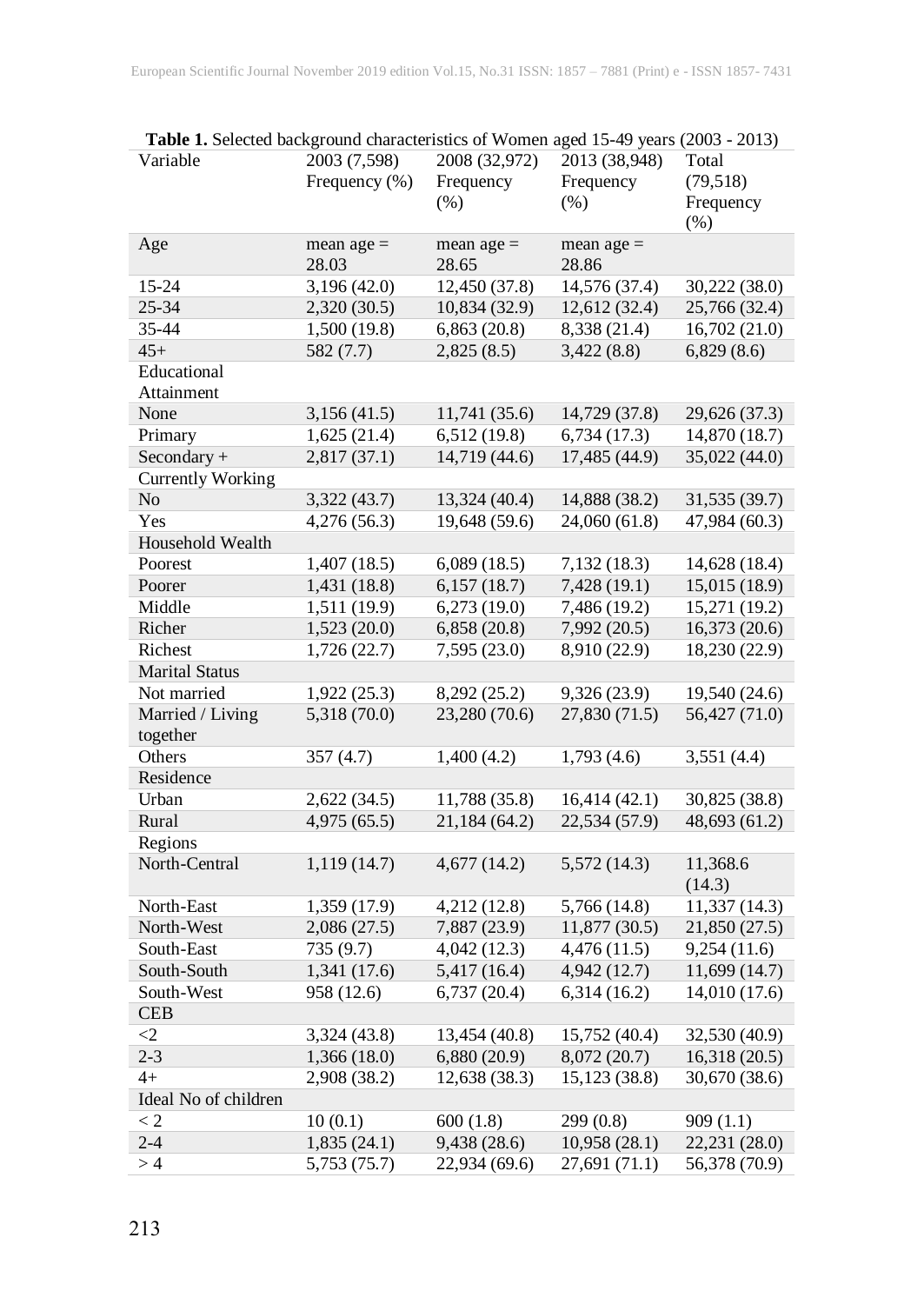| <b>Table 2.</b> Association between women s Characteristics and Fertifity $(2003-2013)$ |                    |         |                  |         |                     |         |      |                      |            |         |      |         |
|-----------------------------------------------------------------------------------------|--------------------|---------|------------------|---------|---------------------|---------|------|----------------------|------------|---------|------|---------|
|                                                                                         | $2003 (n = 7,598)$ |         |                  |         | $2008 (n = 32,972)$ |         |      | 2013 (n = $38,948$ ) |            |         |      |         |
| Characteristics                                                                         | <b>CEB</b>         |         |                  | p-value | <b>CEB</b>          |         |      | p-value              | <b>CEB</b> |         |      | p-value |
|                                                                                         | $\leq$             | $2 - 3$ | $4+$             |         | $\langle 2$         | $2 - 3$ | $4+$ |                      | $\leq$ 2   | $2 - 3$ | $4+$ |         |
| Age                                                                                     |                    |         |                  |         |                     |         |      |                      |            |         |      |         |
| $15 - 24$                                                                               | 81.8               | 15.3    | 2.9              |         | 80.0                | 17.0    | 3.1  |                      | 81.0       | 16.9    | 2.1  |         |
| 25-34                                                                                   | 24.0               | 28.6    | 47.4             | p<0.000 | 26.2                | 32.1    | 41.7 | p<0.000              | 24.7       | 31.6    | 43.7 | p<0.000 |
| 35-44                                                                                   | 7.6                | 11.5    | 80.9             |         | 7.4                 | 15.3    | 77.3 |                      | 7.9        | 15.3    | 76.7 |         |
| $45+$                                                                                   | 6.7                | 6.9     | 86.3             |         | 5.3                 | 8.7     | 86.0 |                      | 5.0        | 10.4    | 84.6 |         |
| Educational                                                                             |                    |         |                  |         |                     |         |      |                      |            |         |      |         |
| Attainment                                                                              |                    |         |                  |         |                     |         |      |                      |            |         |      |         |
| None                                                                                    | 26.6               | 19.7    | 53.7             |         | 21.7                | 22.4    | 55.8 |                      | 23.8       | 21.4    | 54.9 |         |
| Primary                                                                                 | 36.2               | 19.6    | 44.2             | p<0.000 | 26.8                | 22.8    | 50.4 | p<0.000              | 25.7       | 21.3    | 53.1 | p<0.000 |
| $Secondary +$                                                                           | 67.3               | 15.1    | 17.6             |         | 62.2                | 18.8    | 19.1 |                      | 60.2       | 20.0    | 19.9 |         |
| Currently                                                                               |                    |         |                  |         |                     |         |      |                      |            |         |      |         |
| Working                                                                                 |                    |         |                  |         |                     |         |      |                      |            |         |      |         |
| No                                                                                      | 60.5               | 15.7    | 23.8             |         | 58.3                | 16.9    | 24.8 |                      | 60.5       | 16.8    | 22.7 |         |
| Yes                                                                                     | 30.7               | 19.7    | 49.6             | p<0.000 | 29.0                | 23.5    | 47.5 | p<0.000              | 28.0       | 23.2    | 48.8 | p<0.000 |
| Household                                                                               |                    |         |                  |         |                     |         |      |                      |            |         |      |         |
| Wealth                                                                                  |                    |         |                  |         |                     |         |      |                      |            |         |      |         |
| Poorest                                                                                 | 31.9               | 19.4    | 48.7             | p<0.000 | 28.9                | 22.0    | 49.1 | p<0.000              | 27.1       | 20.4    | 52.5 | p<0.000 |
| Poorer                                                                                  | 34.6               | 18.6    | 46.8             |         | 30.8                | 21.1    | 48.1 |                      | 33.7       | 20.4    | 46.0 |         |
| Middle                                                                                  | 44.3               | 16.8    | 38.9             |         | 39.1                | 19.7    | 41.2 |                      | 41.0       | 18.9    | 40.1 |         |
| Richer                                                                                  | 48.0               | 17.3    | 34.8             |         | 48.8                | 19.1    | 32.1 |                      | 45.0       | 20.3    | 34.7 |         |
| Richest                                                                                 | 56.7               | 18.0    | 25.3             |         | 52.7                | 22.3    | 25.0 |                      | 52.2       | 23.2    | 24.6 |         |
| <b>Marital Status</b>                                                                   |                    |         |                  |         |                     |         |      |                      |            |         |      |         |
| Not married                                                                             | 98.9               | 1.0     | $\overline{0.1}$ |         | 98.5                | 1.2     | 0.3  |                      | 98.8       | 1.0     | 0.2  |         |
| Married /                                                                               | 24.7               | 23.9    | 51.4             | p<0.000 | 21.6                | 27.5    | 50.9 | p<0.000              | 22.2       | 27.0    | 50.8 | p<0.000 |
| Living together                                                                         |                    |         |                  |         |                     |         |      |                      |            |         |      |         |
| Others                                                                                  | 30.9               | 21.9    | 47.2             |         | 18.4                | 26.9    | 54.7 |                      | 20.9       | 25.6    | 53.5 |         |
| Residence                                                                               |                    |         |                  |         |                     |         |      |                      |            |         |      |         |
| Urban                                                                                   | 49.5               | 17.4    | 33.1             |         | 48.5                | 21.2    | 30.3 |                      | 47.7       | 20.4    | 31.9 |         |
| Rural                                                                                   | 40.7               | 18.3    | 41.0             | p<0.000 | 36.5                | 20.7    | 42.8 | p<0.000              | 35.2       | 21.0    | 43.9 | p<0.000 |
| Regions                                                                                 |                    |         |                  |         |                     |         |      |                      |            |         |      |         |
| North-Central                                                                           | 44.0               | 19.4    | 36.6             |         | 40.4                | 21.9    | 37.7 |                      | 42.2       | 21.8    | 36.0 |         |
| North-East                                                                              | 32.7               | 19.3    | 48.1             |         | 30.7                | 20.5    | 48.9 |                      | 35.2       | 21.8    | 43.1 |         |
| North-West                                                                              | 33.4               | 20.2    | 46.4             | p<0.000 | 28.3                | 22.3    | 49.4 | p<0.000              | 31.8       | 19.7    | 48.5 | p<0.000 |
| South-East                                                                              | 58.8               | 12.9    | 28.3             |         | 53.1                | 14.9    | 32.0 |                      | 52.9       | 15.7    | 31.4 |         |
| South-South                                                                             | 54.7               | 14.1    | 31.2             |         | 50.6                | 19.3    | 30.1 |                      | 51.1       | 18.8    | 30.1 |         |
| South-West                                                                              | 54.9               | 18.8    | 26.3             |         | 46.8                | 23.6    | 29.6 |                      | 42.8       | 25.8    | 31.4 |         |
| Ideal No of                                                                             |                    |         |                  |         |                     |         |      |                      |            |         |      |         |
| children                                                                                |                    |         |                  |         |                     |         |      |                      |            |         |      |         |
| $\lt 2$                                                                                 | 60.6               | $---$   | 39.4             |         | 38.4                | 19.3    | 42.4 |                      | 39.9       | 11.1    | 49.1 |         |
| $2 - 4$                                                                                 | 67.9               | 16.0    | 16.1             | p<0.001 | 63.5                | 21.7    | 14.8 | p<0.001              | 62.3       | 22.3    | 15.4 | p<0.001 |
| >4                                                                                      | 36.0               | 18.6    | 45.4             |         | 31.5                | 20.6    | 47.9 |                      | 31.8       | 20.2    | 48.0 |         |
|                                                                                         |                    |         |                  |         |                     |         |      |                      |            |         |      |         |

| <b>Table 2.</b> Association between Women's Characteristics and Fertility (2003-2013) |
|---------------------------------------------------------------------------------------|

#### **Association between Women's Socioeconomic Status and Fertility**

| Socioeconomic |      |                |                          |                |                          |                |                          |
|---------------|------|----------------|--------------------------|----------------|--------------------------|----------------|--------------------------|
| Status        |      |                |                          |                |                          |                |                          |
| Low           |      | 31.6 20.1 48.3 |                          | 26.3 22.4 51.3 |                          | 27.7 21.3 51.0 |                          |
| Middle        |      |                | 45.9 15.6 38.5 $p<0.000$ |                | 43.3 18.6 38.1 $p<0.000$ |                | 43.1 17.9 39.0 $p<0.000$ |
| High          | 57.1 | 18.8 24.2      |                          | 53.6 22.0 24.4 |                          | 51.0 23.5 25.5 |                          |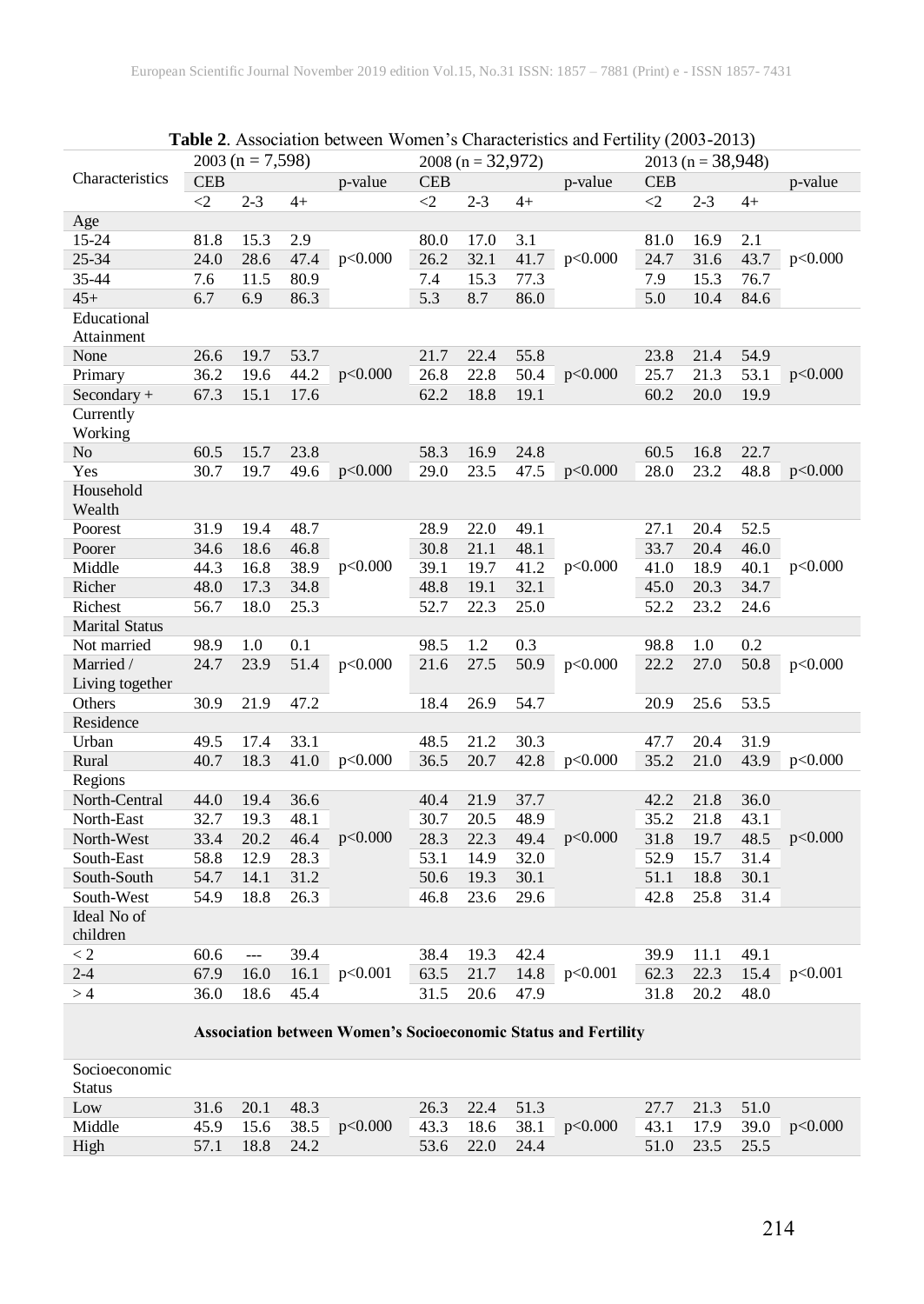|                                   | <b>Table 5.</b> Ordered logit models for fertifity behaviour of women by socioeconomic status and murvidual characteristics (2005-2015) |                  |         |          |                  |                    |          |                   |                    |
|-----------------------------------|-----------------------------------------------------------------------------------------------------------------------------------------|------------------|---------|----------|------------------|--------------------|----------|-------------------|--------------------|
| Variables                         | 2003                                                                                                                                    |                  |         | 2008     |                  |                    | 2013     |                   |                    |
|                                   | β                                                                                                                                       | 95% CI           | p-value | β        | 95% CI           | p-value            | β        | 95% CI            | p-value            |
|                                   | <b>Model I</b>                                                                                                                          |                  |         |          |                  |                    |          |                   |                    |
| Socioeconomic status (ref: low)   |                                                                                                                                         |                  |         |          |                  |                    |          |                   |                    |
| Middle                            | $-0.502$                                                                                                                                | $-0.628 - 0.375$ | < 000   | $-0.638$ | $-0.699 - 0.577$ | &000. <sub>2</sub> | $-0.583$ | $-0.649 - 0.518$  | < 0.000            |
| High                              | $-1.038$                                                                                                                                | $-1.196 - 0.880$ | &000.   | $-1.146$ | $-1.213 - 1.079$ | < .001             | $-1.025$ | $-01.099 - 0.951$ | &000.<br>          |
|                                   | <b>Model II</b>                                                                                                                         |                  |         |          |                  |                    |          |                   |                    |
| Socioeconomic status (ref: low)   |                                                                                                                                         |                  |         |          |                  |                    |          |                   |                    |
| Middle                            | 0.064                                                                                                                                   | $-0.121 - 0.249$ | .496    | 0.052    | $-0.032 - 0.136$ | .227               | 0.054    | $-0.040 - 0.147$  | .258               |
| High                              | $-0.524$                                                                                                                                | $-0.828 - 0.222$ | < .001  | $-0.562$ | $-0.688 - 0.436$ | < 0.001            | $-0.719$ | $-0.843 - 0.595$  | < 000              |
| Age (ref: 15-24)                  |                                                                                                                                         |                  |         |          |                  |                    |          |                   |                    |
| $25 - 34$                         | 2.550                                                                                                                                   | $2.370 - 2.730$  | < .001  | 2.354    | $2.270 - 2.438$  | < 0.001            | 2.622    | $2.537 - 2.708$   | $-.001$            |
| 35-44                             | 4.011                                                                                                                                   | $3.741 - 4.282$  | < .001  | 3.871    | $3.761 - 3.980$  | < 0.000            | 4.091    | $3.976 - 4.207$   | $-.001$            |
| $45+$                             | 4.383                                                                                                                                   | $4.025 - 4.743$  | < .001  | 4.315    | $4.156 - 4.474$  | &000. <sub>0</sub> | 4.448    | $4.284 - 4.612$   | < 000              |
| Marital Status (ref: not married) |                                                                                                                                         |                  |         |          |                  |                    |          |                   |                    |
| Married / Living together         | 4.519                                                                                                                                   | $3.730 - 5.308$  | < .001  | 4.435    | $4.197 - 4.672$  | < 0.000            | 4.631    | $4.383 - 4.879$   | &000. <sub>0</sub> |
| Others                            | 3.728                                                                                                                                   | $2.899 - 4.558$  | < .001  | 3.960    | $3.692 - 4.228$  | < 0.000            | 4.092    | $3.828 - 4.355$   | &000.<br>          |
| Residence (ref: urban)            |                                                                                                                                         |                  |         |          |                  |                    |          |                   |                    |
| Rural                             | 0.094                                                                                                                                   | $-0.083 - 0.272$ | .297    | 0.077    | $-0.008 - 0.163$ | .076               | 0.077    | $-0.013 - 0.167$  | .094               |
| Regions (ref: north-central)      |                                                                                                                                         |                  |         |          |                  |                    |          |                   |                    |
| North-East                        | 0.217                                                                                                                                   | $0.009 - 0.426$  | < 0.041 | 0.253    | $0.124 - 0.381$  | < 0.000            | $-0.034$ | $-0.161 - 0.093$  | .603               |
| North-West                        | $-0.045$                                                                                                                                | $-0.259 - 0.168$ | .674    | 0.142    | $0.030 - 0.254$  | < 0.013            | 0.149    | $0.051 - 0.248$   | < .003             |
| South-East                        | $-0.356$                                                                                                                                | $-0.734 - 0.023$ | .065    | $-0.155$ | $-0.296 - 0.014$ | < .031             | $-0.177$ | $-0.316 - 0.038$  | < 0.013            |
| South-South                       | 0.032                                                                                                                                   | $-0.275 - 0.339$ | .836    | $-0.056$ | $-0.190 - 0.077$ | .407               | $-0.057$ | $-0.191 - 0.076$  | .399               |
| South-West                        | $-0.222$                                                                                                                                | $-0.469 - 0.026$ | .079    | $-0.143$ | $-0.266 - 0.020$ | < .023             | 0.053    | $-0.074 - 0.181$  | .412               |
| Ideal No of children (ref: $<$ 2) |                                                                                                                                         |                  |         |          |                  |                    |          |                   |                    |
| $2 - 4$                           | $-1.449$                                                                                                                                | $-3.039 - 0.140$ | .074    | $-0.604$ | $-0.867 - 0.341$ | < 0.000            | $-1.035$ | $-1.394 - 0.677$  | $-.001$            |
| >4                                | $-0.420$                                                                                                                                | $-2.009 - 1.169$ | .603    | 0.420    | $0.166 - 0.673$  | < .001             | 0.038    | $-0.312 - 0.388$  | .831               |

**Table 3**. Ordered logit models for fertility behaviour of Women by socioeconomic status and individual characteristics (2003-2013)

*Model I: Crude Coefficient; Model II: adjusted Coefficients*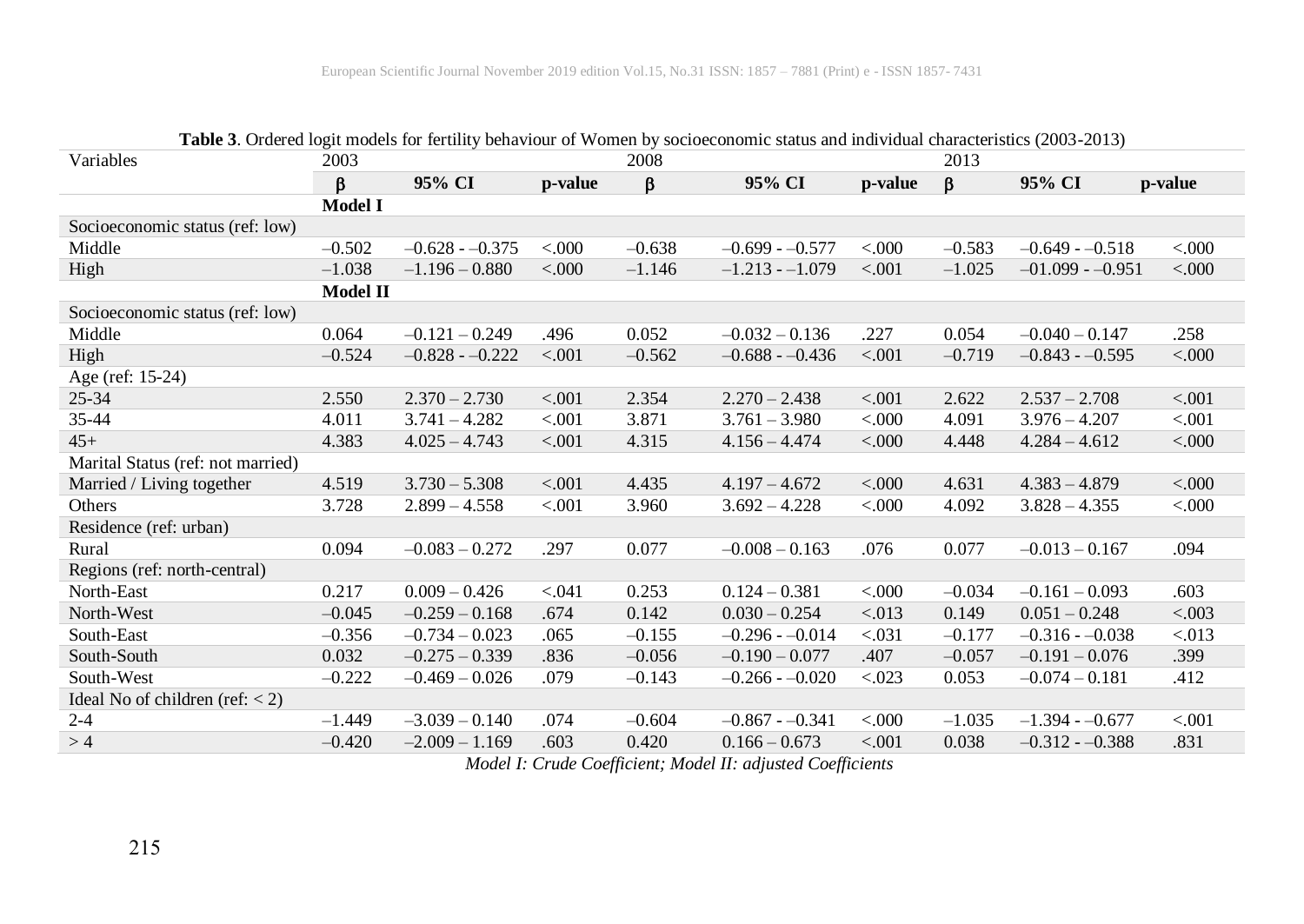## **Discussion**

This study examined the effect of socioeconomic status on fertility behaviour among women aged 15-49 years using ordinal logistic regression. The study found a significant association between reported CEB and women SES. Lower fertility was associated with increased SES. This finding is consistent with an earlier study which found that an improvement in socioeconomic status is vital to achieving fertility reduction (Williams *et al*., 2013). Likewise, when selected background characteristics were controlled, the pattern found was similar to the unadjusted model whereby a change in SES from low to high would reduce reported CEB. As found in this study, earlier studies have also established that socioeconomic characteristics act as underlying determinants of fertility behaviour (Adhikari, 2010; Okezie, Ogbe, & Okezie, 2010).

The index – SES – used in this study was derived from a combination of individual (education, work status) and household (household wealth quintile) variables. Educational attainment of a woman is synonymous to her fertility. Previous studies showed that educated mothers will more likely have lower births and well-spaced births than uneducated mothers implying higher infant and child survival (Askew, Maggwa, & Obare, 2017; Basu, 2002; Ndahindwa *et al*., 2014). Also found in this study and corroborated by existing evidence is a significant association between work status and reported CEB as working women tend towards lower fertility compared to non-working women (Mishra & Smyth, 2010).

Working women would more likely be autonomous in making decisions that affect their reproductive outcomes such as the use of modern contraceptives, delayed age at first marriage, and age at first birth as childrearing reduces the time available for work and clashes with personal aspirations (Mishra & Smyth, 2010; Patidar, 2018). Another study also reported that factors such as age at marriage, age at first conception, level of education, and employment status were directly associated with fertility behaviour. On the other hand, the indirect factors include religion, ethnicity, husband's education and occupation, place of residence, employment opportunities in the modern sector, and household wealth (Adhikari, 2010; Okezie *et al*., 2010).

The findings of the study demonstrated that wealthier women reported having a lesser number of children compared to those who are poor (Askew *et al*., 2017). This finding is consistent with other studies, which established that women who have high SES are often more educated. Thus, they will likely participate more in labour force, as well as have more negotiating power in the household to adopt family planning methods thereby reducing unplanned pregnancies (Adebowale, Gbadebo, & Afolabi, 2016; Adhikari, 2010; Porter & King, 2012; Takyi, 1993). Two of the seventeen sustainable development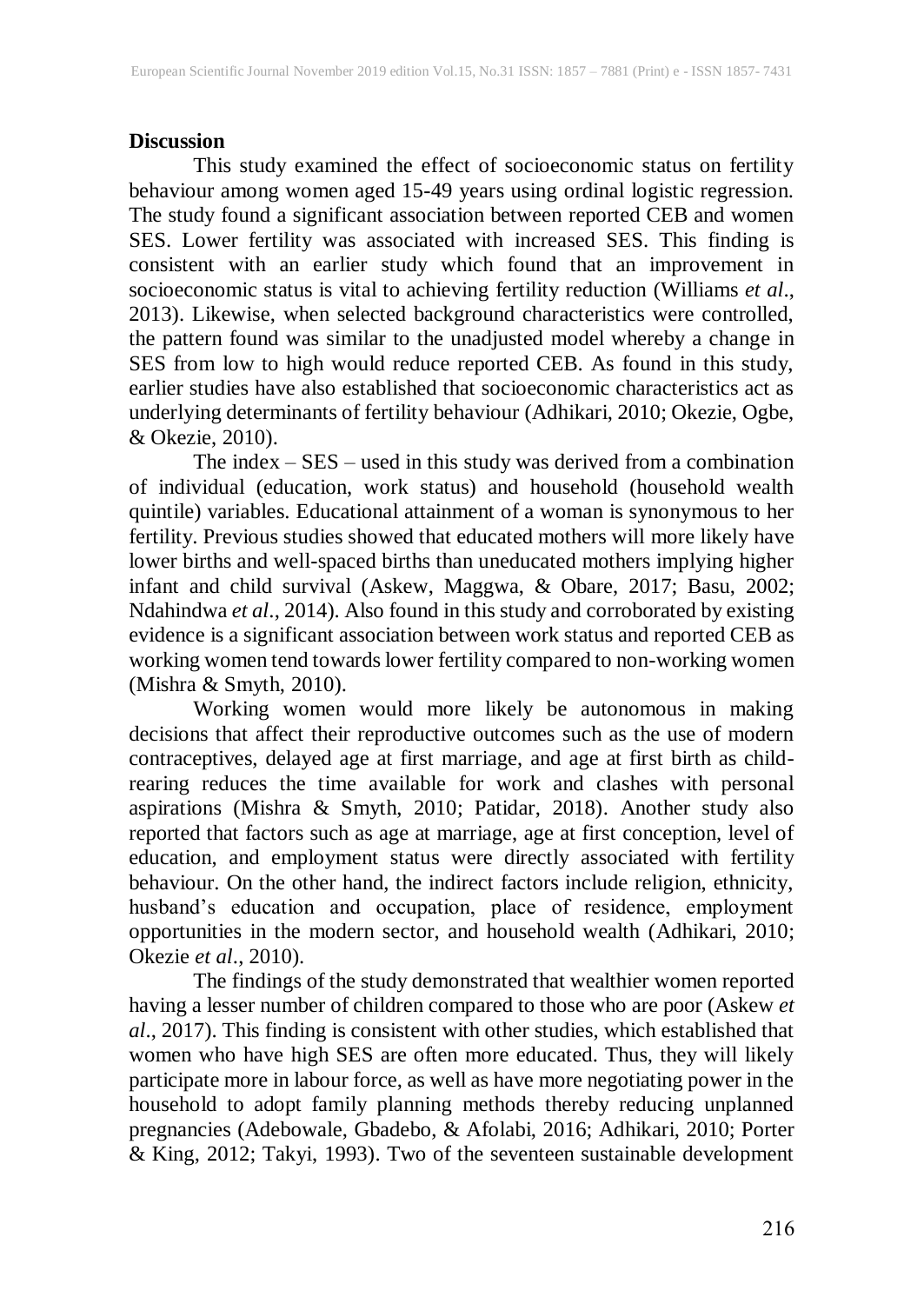goals aim to provide quality education,(Goal 4) and achieve gender equality (Goal 5) (Kumar, Kumar, & Vivekadhish, 2016). Increased access to education and decent work especially for women and girls is a tool for a sustainable economy. Increased participation of women especially in formal jobs reduces the gender inequality gap and promotes economic growth and development. Women who are educated would make better informed decisions regarding their health and that of their family (Obiyan & Kumar, 2015; Soetan & Obiyan, 2019; Solanke, Amoo, & Idowu, 2018).

As expected, the age of women and marital status were significant predictors of fertility in the study. Older women reported higher CEB compared to those in younger ages because the former gradually tended towards completed fertility. Currently married women or those living together with a partner had higher fertility compared to others due to increased exposure to intercourse, conception, and childbearing. Further, this study highlights existing differentials in the fertility of women across the geopolitical zones in the country. Women in the south were more likely to report lower fertility than those in the north (Adebowale, 2019; Solanke, 2015). Some of the factors attributed to this included early age at marriage, low educational attainment, and low autonomy of women (Ayo, Adeniyi, & Ayodeji, 2016; Soetan & Obiyan, 2019).

Recent demographic indicators of the country showed that about 89 dependents per 100 working-age adults and 44% of the population are aged under 15 years, which implies fertility will keep booming even if TFR is to reduce from its current average rate of 5.7 children per woman. The cost of high fertility and rapid population growth in the country is huge. These put further pressure on the limited resources and deepen poverty among the population. It is obvious that high fertility in the country would make achieving the national population policy of 2004 to reduce TFR to become unachievable. Hence, Nigeria needs urgent steps to curb the rapid population growth.

## **Conclusion**

This study has contributed to the ongoing discourse on fertility and its determinants in Nigeria. It further reiterated that socioeconomic status (SES) of a woman is a strong predictor of fertility. The higher the socioeconomic status of a woman, the more the likelihood of reduced fertility. High fertility poses several challenges to women, households, and the country. Hence, it becomes important to advocate for policies that enhance the economic status of women. While debates have been ongoing as to how to achieve lowered fertility in many African nations including Nigeria, this study proposes a multidimensional and contextual approach to attain this. First, programs that will create or increase educational and employment opportunities to improve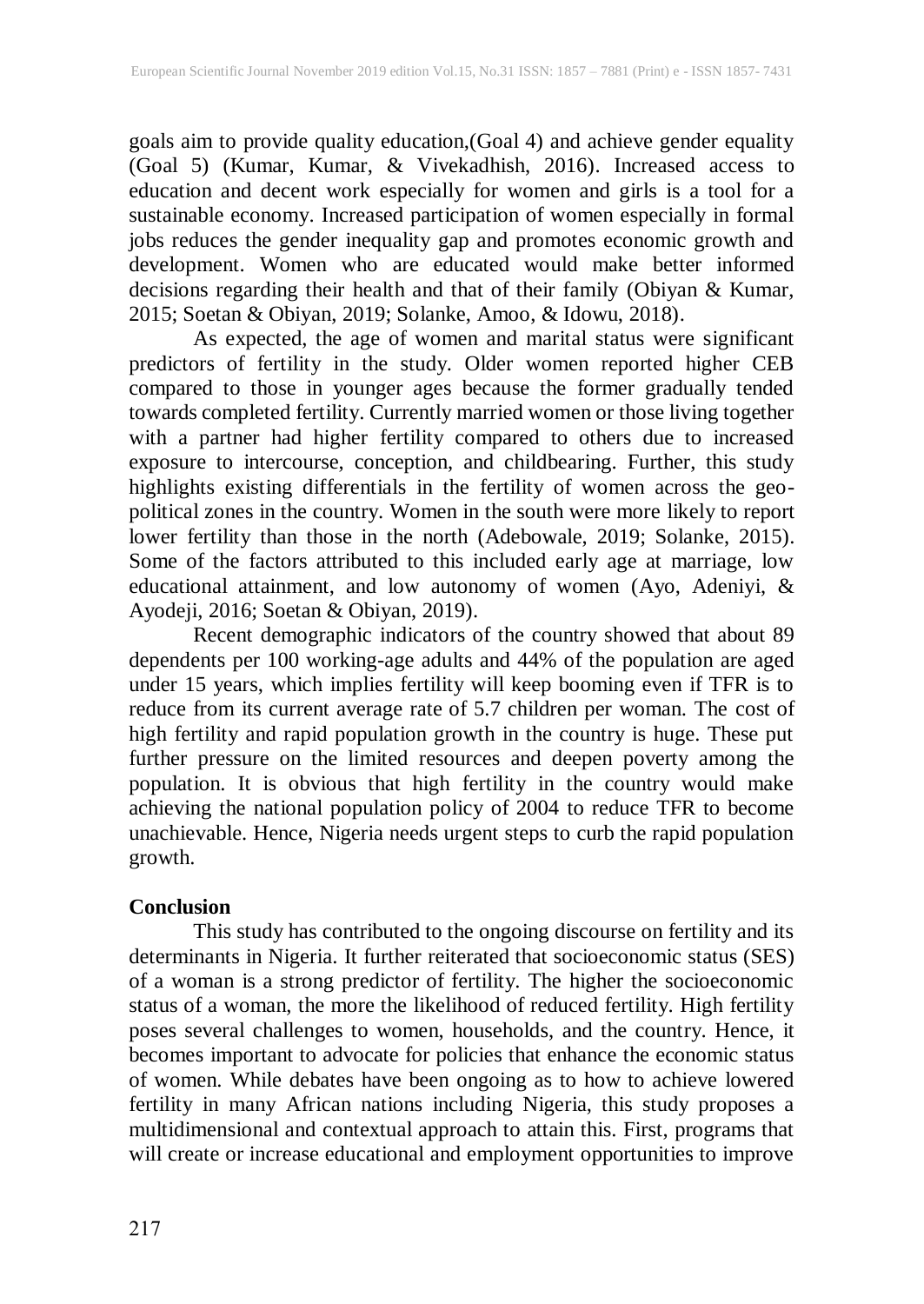the socioeconomic status of women should be encouraged. Second, this study calls for the development and implementation of policiesthat abolish early age at marriage in the country. Third, regulating fertility should become a priority especially through indirect approaches such as encouraging girl-child education in all regions of the country. Other effective strategies that would change people's mindset in the country towards a low ideal family size should be embarked upon.

## **Conflict of Interest**

The authors declare none.

## **References:**

- 1. Adebowale, A. S. (2019). Ethnic Disparities in Fertility and its Determinants in Nigeria. Fertility research and practice, 5(1), 3.
- 2. Adebowale, A. S., Gbadebo, B., & Afolabi, F. R. (2016). Wealth Index, Empowerment and Modern Contraceptive Use among Married Women in Nigeria: Are they interrelated? Journal of Public Health, 24(5), 415-426.
- 3. Adedini, S. A., Odimegwu, C., Imasiku, E. N., & Ononokpono, D. N. (2015). Unmet Need for Family Planning: Implication for Under-Five Mortality in Nigeria. Journal of health, population, and nutrition, 33(1), 187.
- 4. Adhikari, R. (2010). Demographic, Socio-Economic, and Cultural Factors affecting Fertility Differentials in Nepal. BMC pregnancy and childbirth,  $10(1)$ , 1.
- 5. Ainsworth, M., Beegle, K., & Nyamete, A. (1996). The Impact of Women's Schooling on Fertility and Contraceptive Use: A Study of Fourteen Sub-Aaharan African Countries. The World Bank Economic Review, 10(1), 85-122.
- 6. Ajala, A. O. (2014). Factors associated with Teenage Pregnancy and Fertility in Nigeria. Children, 5(2).
- 7. Akinyemi, A. I. & Isiugo-Abanihe, U. C. (2014). Demographic dynamics and development in nigeria. Etude de la Population Africaine, 27(2), 239.
- 8. Askew, I., Maggwa, N., & Obare, F. (2017). Fertility Transitions in Ghana and Kenya: Trends, Determinants, and Implications for Policy and Programs. Population and Development Review, 43, 289-307.
- 9. Ayo, A. S., Adeniyi, F. F., & Ayodeji, A. M. (2016). Regional differences in Adolescent Childbearing in Nigeria. Journal of Population and Social Studies [JPSS], 24(2), 101-116.
- 10. Babalola, S. J. & Akor, M. (2013). An Empirical Analysis of Labour Force Participation of Married Women in Adamawa State, Nigeria.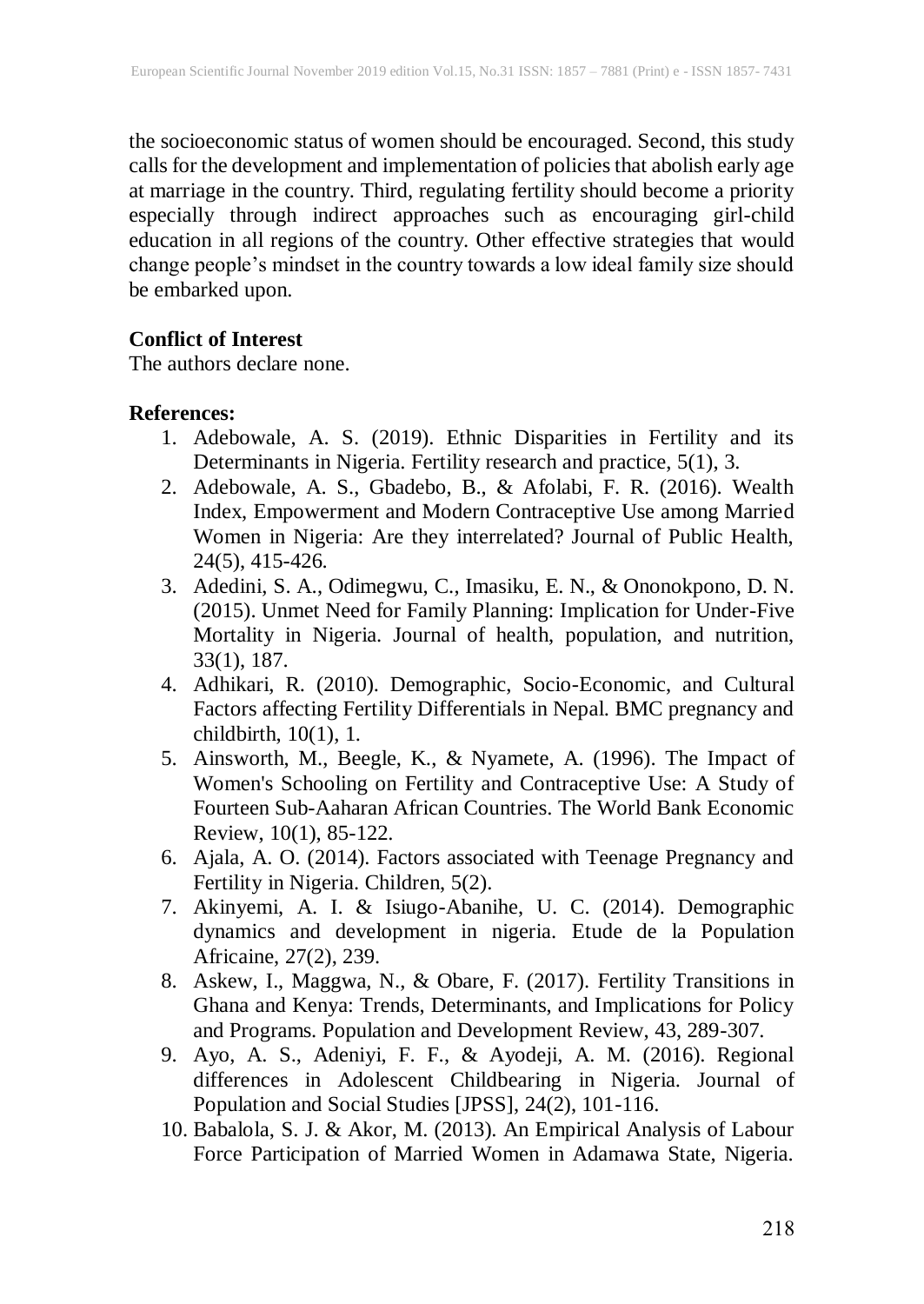Journal of Emerging Trends in Economics and Management Sciences, 4(1), 1.

- 11. Basu, A. M. (2002). Why does education lead to lower fertility? A Critical Review of some of the Possibilities. World Development, 30(10), 1779-1790.
- 12. Bender, R. & Grouven, U. (1997). Ordinal Logistic Regression in Medical Research. Journal of the Royal College of physicians of London, 31(5), 546.
- 13. Bernhardt, E. M. (1993). Fertility and Employment. European sociological review, 9(1), 25-42.
- 14. Bick, A. (2015). The Quantitative Role of Child Care for Female Labor Force Participation and Fertility. Journal of the European Economic Association.
- 15. Bloom, D. E., Canning, D., Fink, G., & Finlay, J. E. (2009). Fertility, Female labor Force Participation, and the Demographic Dividend. Journal of Economic Growth, 14(2), 79-101.
- 16. Bratti, M. (2003). Labour Force Participation and Marital Fertility of Italian Women: The Role of Education. Journal of Population economics, 16(3), 525-554.
- 17. Costanza, R., Fioramonti, L., & Kubiszewski, I. (2016). The Un Sustainable Development Goals and the Dynamics of Well‐Being. Frontiers in Ecology and the Environment, 14(2), 59-59.
- 18. Das, S. & Rahman, R. M. (2011). Application of Ordinal Logistic Regression Analysis in Determining Risk Factors of Child Malnutrition in Bangladesh. Nutrition journal, 10(1), 124.
- 19. Ezeh, A. C., Bongaarts, J., & Mberu, B. (2012). Global Population Trends and Policy Options. The Lancet, 380(9837), 142-148.
- 20. Gayawan, E. & Adebayo, S. B. (2013). A Bayesian Semiparametric Multilevel Survival Modelling of Age at First BIrth in Nigeria. Demographic Research, 28, 1339-1372.
- 21. Gayawan, E. & Adebayo, S. B. (2014). Spatial Pattern and Determinants of Age at Marriage in Nigeria Using a Geo-Additive Survival Model. Mathematical Population Studies, 21(2), 112-124.
- 22. Hogan, M. C., Foreman, K. J., Naghavi, M., Ahn, S. Y., Wang, M., Makela, S. M., . . . Murray, C. J. (2010). Maternal Mortality for 181 countries, 1980–2008: A Systematic Analysis of Progress towards Millennium Development Goal 5. The Lancet, 375(9726), 1609-1623.
- 23. IndexMundi (2018). Nigeria Demographics Profile 2018. Retrieved fromhttps://www.indexmundi.com/nigeria/demographics\_profile.htm l accessed August 20, 2019
- 24. Jegede, A. S. & Fayemiwo, A. S. (2014). Cultural and Ethical Challenges of Assisted Reproductive Technologies in the Management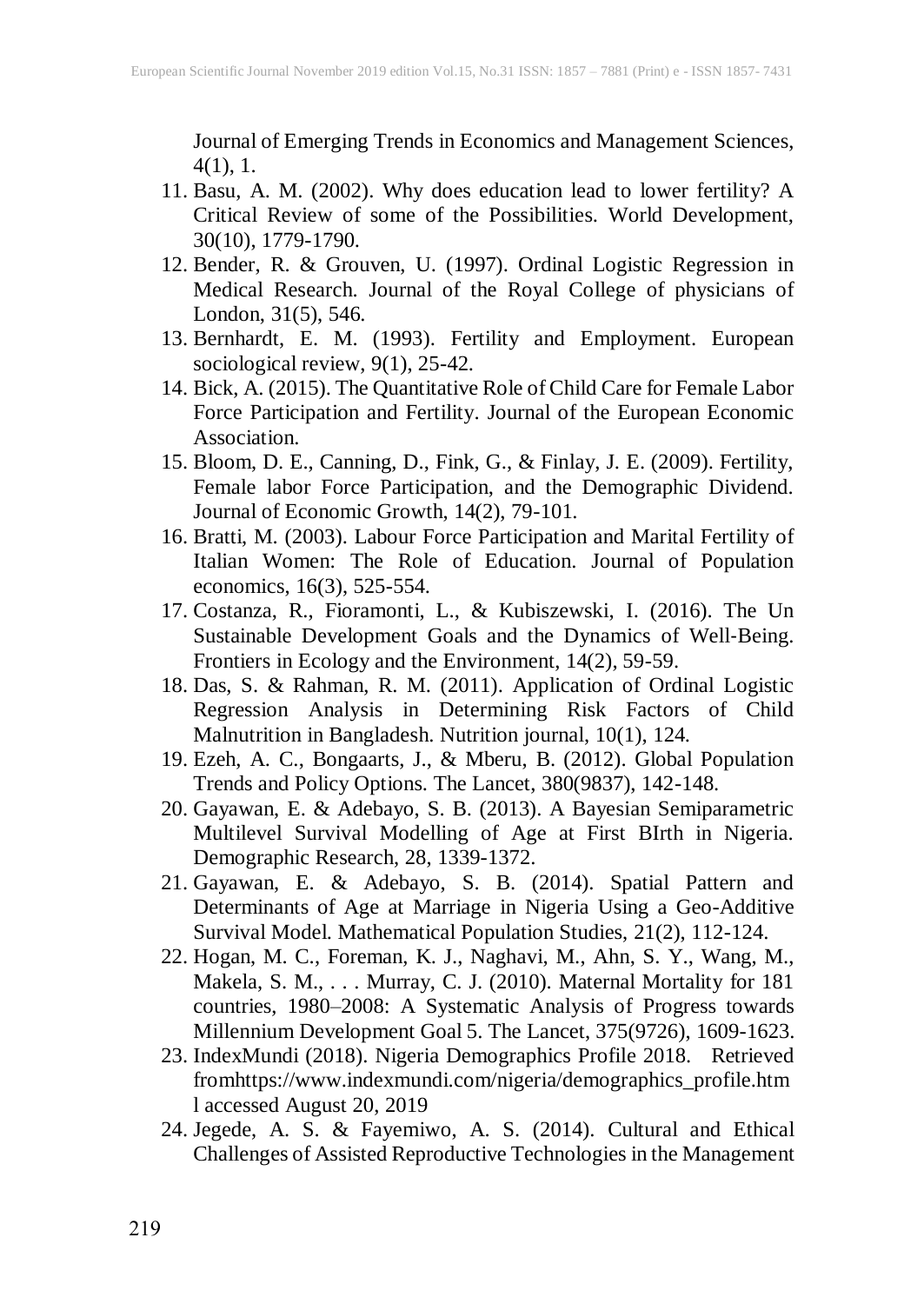of Infertility among the Yoruba of Southwestern Nigeria. African journal of reproductive health, 14(2), 115-127.

- 25. Kalwij, A. S. (2000). The effects of Female Employment Status on the Presence and Number of Children. Journal of population economics, 13(2), 221-239.
- 26. Kreyenfeld, M. & Andersson, G. (2014). Socioeconomic Differences in the Unemployment and Fertility Nexus: Evidence from Denmark and Germany. Advances in life course research, 21, 59-73.
- 27. Kumar, S., Kumar, N., & Vivekadhish, S. (2016). Millennium Development goals (mdgs) to Sustainable Development Goals (sdgs): Addressing Unfinished Agenda and Strengthening Sustainable Development and Partnership. Indian journal of community medicine: official publication of Indian Association of Preventive & Social Medicine, 41(1), 1.
- 28. Macro, N. P. C. A. I. (2014). Nigeria Demographic and Health Survey 2013. Calverton, Maryland, USA.
- 29. Manning, W. D., Trella, D., Lyons, H., & Du Toit, N. C. (2010). Marriageable Women: A Focus on Participants in a Community Healthy Marriage Program. Family relations, 59(1), 87-102.
- 30. Mberu, B. U. & Reed, H. E. (2014). Understanding Subgroup Fertility Differentials in Nigeria. Population review, 53(2), 23.
- 31. Mekonnen, W. & Worku, A. (2011). Determinants of Fertility in Rural Ethiopia: The Case of Butajira Demographic Surveillance System (dss). BMC public health, 11(1), 782.
- 32. Milazzo, A. (2014). Son preference, fertility and family structure: Evidence from reproductive behavior among nigerian women. World Bank Policy Research Working Paper(6869).
- 33. Mishra, V. & Smyth, R. (2010). Female Labor Force Participation and Total Fertility Rates in the Oecd: New evidence from Panel Cointegration and Granger Causality Testing. Journal of Economics and Business, 62(1), 48-64.
- 34. National Population Commission & ICF Macro International (2014). Nigeria Demographic and Health Survey 2013. Nigeria, and Rockville, Maryland, USA: NPC and ICF International.
- 35. Ndahindwa, V., Kamanzi, C., Semakula, M., Abalikumwe, F., Hedt-Gauthier, B., & Thomson, D. R. (2014). Determinants of Fertility in Rwanda in the Context of a Fertility Transition: A Secondary analysis of the 2010 Demographic and Health Survey. Reproductive health, 11(1), 87.
- 36. NPC (2004). National Economic Empowerment and Development Strategy (needs). Abuja: National Planning Commission.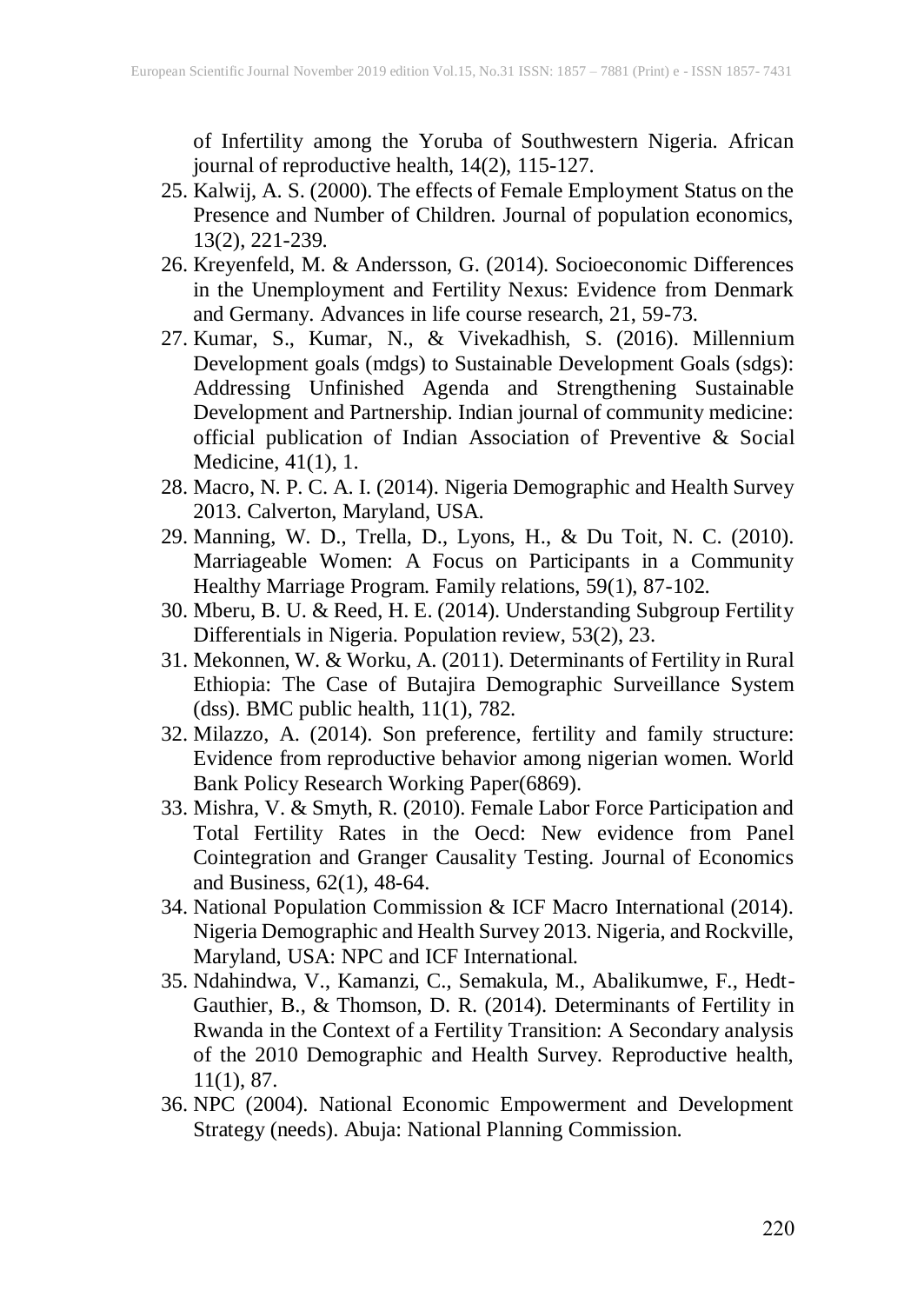- 37. Obiyan, M. O. & Kumar, A. (2015). Socioeconomic inequalities in the Use of Maternal Health Care Services in Nigeria: Trends between 1990 and 2008. Sage Open, 5(4), 2158244015614070.
- 38. Ogun, T. (2010). Infrastructure and Poverty Reduction: Implications for urban development in Nigeria. Paper presented at the Urban Forum.
- 39. Okezie, C., Ogbe, A., & Okezie, C. (2010). Socio-economic Determinants of Contraceptive Use among Rural Women in Ikwuano Local Government Area of Abia State, Nigeria. International NGO Journal, 5(4), 74-77.
- 40. Olatoregun, O., Fagbamigbe, A. F., Akinyemi, O. J., Oyindamola, B., & Bamgboye, E. A. (2014). A Comparative Analysis of Fertility Differentials in Ghana and Nigeria. African journal of reproductive health, 18(3), 36-47.
- 41. Patidar, H. (2018). Women's Empowerment and Fertility Behaviour among the Tribals of Rajasthan, India. Space and Culture, India, 5(3), 129-139.
- 42. Porter, M. & King, E. M. (2012). Fertility and women's labor force participation in developing countries. Retrieved from Pop/PoV Reaserch Network Conference, Cape Town, South Africa.
- 43. Sachs, J. D. (2012). From Millennium Development Goals to Sustainable Development Goals. The Lancet, 379(9832), 2206-2211.
- 44. Soetan, R. O. & Obiyan, M. O. (2019). Socioeconomic Differentials in Employment Status and Involvement in Household Decision-Making mong Ever-Married Women in Nigeria. Frontiers in Sociology, 4, 49.
- 45. Solanke, B. L. (2015). Marriage Age, Fertility Behavior, and Women's Empowerment in Nigeria. Sage Open, 5(4), 2158244015617989.
- 46. Solanke, B. L., Amoo, E. O., & Idowu, A. E. (2018). Improving Postnatal Checkups for Mothers in West Africa: A multilevel analysis. Women & health, 58(2), 221-245.
- 47. Starbird, E., Norton, M., & Marcus, R. (2016). Investing in family planning: Key to achieving the sustainable development goals. Global health: science and practice, 4(2), 191-210.
- 48. Takyi, B. K. (1993). TheStatus of Women and Fertility Behavior in Sub-Saharan Africa: The Effects of Female Labor Force Participation and Gender Preferences on Fertility in Ghana.
- 49. Thévenon, O., Ali, N., Adema, W., & del Pero, A. S. (2012). Effects of reducing Gender Gaps in Education and Labour Force Participation on eEonomic Growth in the Ooecd.
- 50. United Nations. (2015). World population projected to reach 9.7 billion by 2050. Retrieved from https://www.un.org/en/development/desa/news/population/2015 report.html accessed August 25, 2019